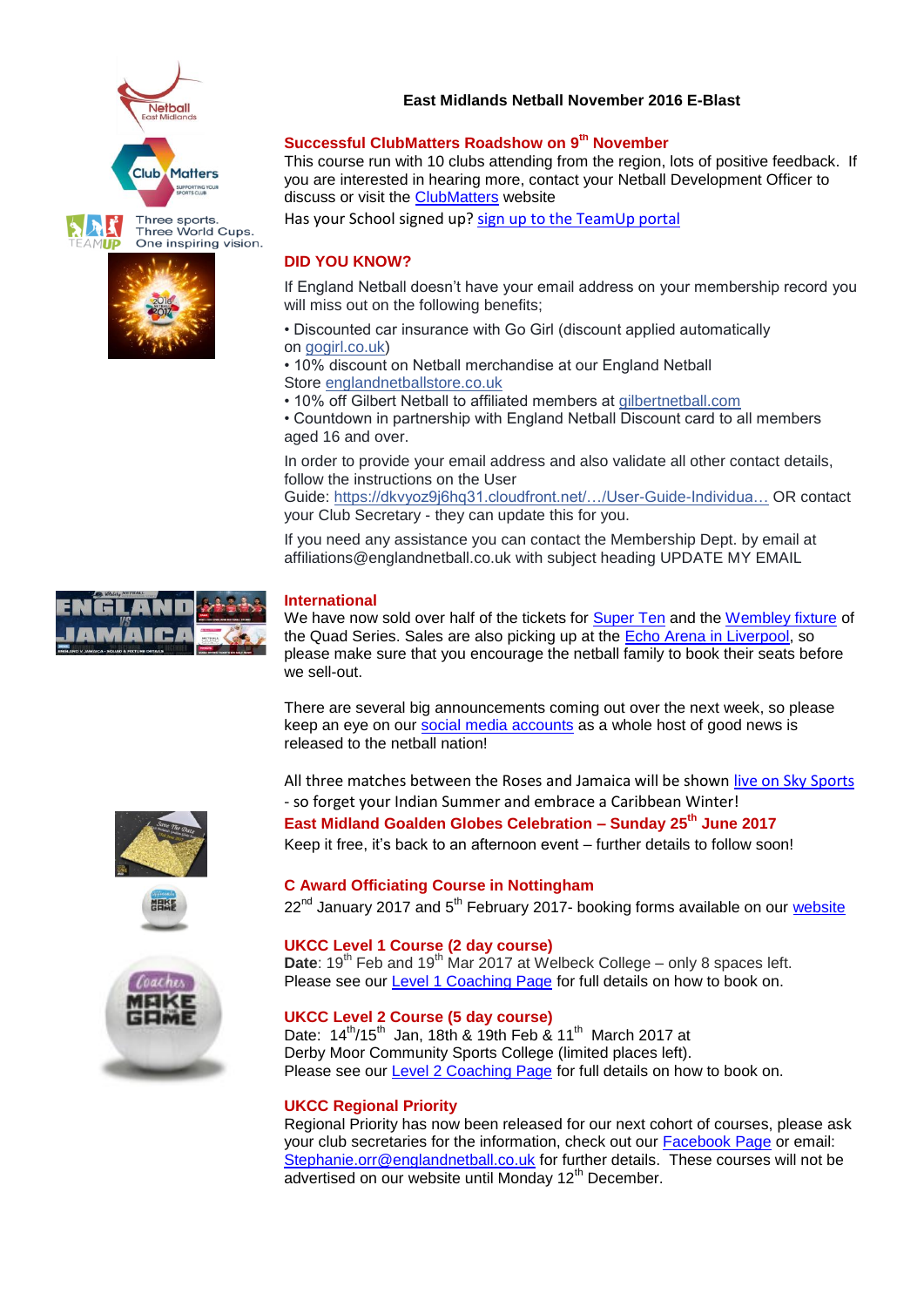

## **Congratulations**

To Corby Netball Club in coming runners up as Club of the Year at Northamptonshire Sports Awards

## **And more Congratulations**

Well done to Northants JMs for achieving runners up as Team of the Year also at Northampton Sports Awards

## **2016 Christmas Camp**

Aged 11-15? Christmas Camp is on  $11<sup>th</sup>$  December, full details can be found [here](http://loughboroughsport.com/loughborough-lightning/christmas-camp/) on the Loughborough Lightning website

## **Netball Coaches & Teachers**:

Amazing CPD offer from Loughborough Lightning Superleague [http://loughboroughsport.com/loughborough-lightning/lightning-coaching](http://loughboroughsport.com/loughborough-lightning/lightning-coaching-conference/)[conference/](http://loughboroughsport.com/loughborough-lightning/lightning-coaching-conference/)





## **Corby Netball Club Netball-Athon**

£2843.75 raised for a local 7yr old boy Owen Trickett who has MECP2 Duplication Syndrome – full story can be found here [here](http://www.eastmidlandsnetball.co.uk/fundraising-events.html)

## **Safeguarding & Protecting Children (Sports Coach UK)**

Thurs 12 Jan 2017 (18:30 - 21:30) Market Harborough, LE16 7AG & Tues, 24 Jan 2017 (18:30 - 21:30) Huncote LE9 3BN <http://www.lrsport.org/bookit>

Wed, 14 Dec 2016 (18:00 - 21:00) John Dryden House, Northampton, NN4 7YD

[http://www.northamptonshiresport.org/…/safeguarding-protect…](http://www.northamptonshiresport.org/events/2016/12/safeguarding-protecting-children-sports-coach-uk22)

These workshops are aimed at Coaches, Team Managers, Club Officers, Teachers and Volunteers.

### **Coaching Opportunity**

BUCS are looking for a Head Coach to lead on the Regional trials for the English Universities, a part of the Home Nations event

### **Walking Netball Sessions**

Various sessions are now up and running in the region, please check out our [Walking Netball Page](http://www.eastmidlandsnetball.co.uk/walking-netball.html) for full details.

## **Workplace Challenge Boston 2016**

Monday 7<sup>th</sup> November saw the inaugural Boston Workplace Challenge Netball Festival take place at the Peter Pain Sports Centre in Boston. Ten mixed teams of staff from local businesses and Schools braved the cold to play four matches against each other, full storey is on our [Workplace-Challenge Page.](http://www.eastmidlandsnetball.co.uk/workplace-challenge.html)

## **Lincolnshire U19 County Schools Finals 9th November 2016**

A wet and miserable day saw Stamford High School play host to the Lincolnshire County u19 finals. Nine teams, the winners and runners up from area rounds came together and played a round robin competition. Tight matches meant as the tournament went on it came down to goal difference with teams tied on points. [http://www.eastmidlandsnetball.co.uk/latest-news/lincolnshire-u19-county-schools](http://www.eastmidlandsnetball.co.uk/latest-news/lincolnshire-u19-county-schools-finals-9th-november-2016)[finals-9th-november-2016](http://www.eastmidlandsnetball.co.uk/latest-news/lincolnshire-u19-county-schools-finals-9th-november-2016)

### **Pass on Your Passion – Age range 12 to 25**

How many of you already volunteer without even realising you can be rewarded? Sign up to [POYP](https://www.englandnetball.co.uk/make-the-game/volunteers/pass-on-your-passion/) and get rewarded for your hard work.

### **England Netball Recognised Courses**

If you are running one, we will happily advertise it for you, just send the details to [Stephanie.orr@englandnetball.co.uk](mailto:Stephanie.orr@englandnetball.co.uk)